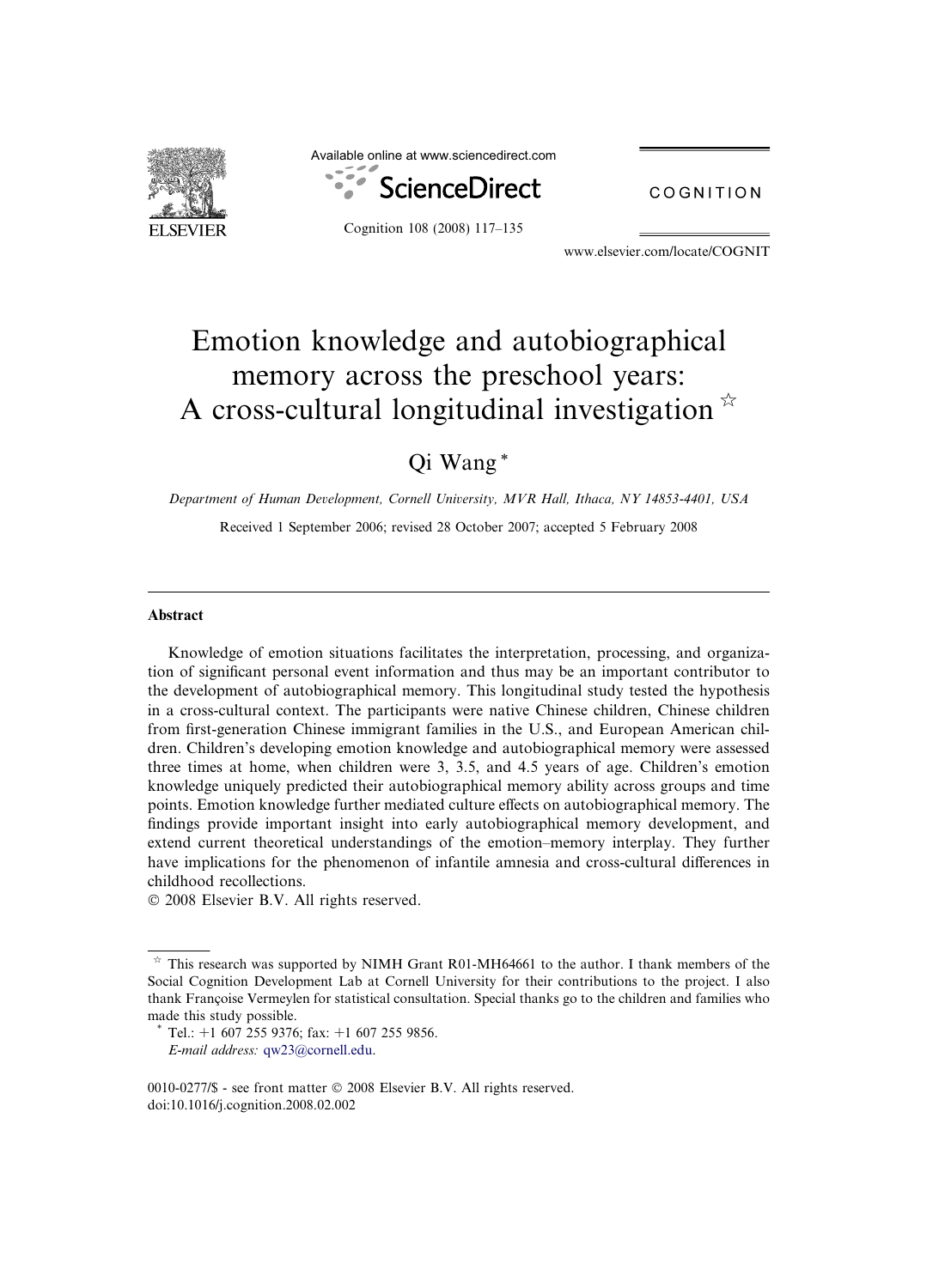Keywords: Emotion knowledge; Autobiographical memory; Memory development; Culture

#### 1. Introduction

Autobiographical memory (AM) encompasses memory for personally significant, specific event episodes from an individual's life ([Nelson & Fivush, 2004\)](#page--1-0). It is critical for self-identity and psychological well-being. One important characteristic of autobiographical memory is that it is often accompanied by heightened emotional reactions [\(McGaugh, 2003; Pillemer, 1998; Stein & Liwag, 1997](#page--1-0)). Emotion is generally held to be important or even essential to autobiographical remembering, and researchers have identified a host of mechanisms underlying the emotional effects ([Christianson & Safer, 1996; McGaugh, 2003; Reisberg & Hertel, 2004](#page--1-0)). However, little theoretical or empirical attention has been paid to the mnemonic function of emotion knowledge (EK, or emotion situation knowledge), that is, the schematic knowledge of situational antecedents of emotions [\(Denham, Zoller, & Couchoud,](#page--1-0) [1994; Stein & Liwag, 1997\)](#page--1-0). Literature of three different research areas, on the other hand, has suggested a plausible link of such knowledge to autobiographical remembering, which calls for further investigation.

### 1.1. Cognitive perspectives

From an information-processing point of view, EK provides a knowledge structure or mental schema based on which cognitive processes of appraisal, interpretation, or meaning analysis of an event situation can be carried out [\(Frijda, 1986;](#page--1-0) [Stein & Liwag, 1997\)](#page--1-0). Such cognitive processes are deeply involved in the anticipation and actual experience of emotions within the situation, no matter whether they initiate or simply mediate the emotional experience (Lazarus, 1982; Schachter  $\&$ [Singer, 1962](#page--1-0)). As [Frijda \(1986\)](#page--1-0) claims, ''Emotional experience, first of all, is experience of the situation" (p. 193). The resulting emotional activation, in turn, may trigger special encoding and consolidation mechanisms that facilitate memory formation ([Christianson & Safer, 1996; McGaugh, 1995; McGaugh, 2003\)](#page--1-0).

Furthermore, cognitive appraisal of the event situation enabled by EK may allow the individual to fully appreciate the emotional meaning and, thus, personal significance, of the event, making the event more memorable ([Conway & Pleydell-Pearce,](#page--1-0) [2000; Pillemer, Picariello, & Pruett, 1994](#page--1-0)). And just like other schemas or scripts ([Neis](#page--1-0)[ser, 1981; Schank, 1982](#page--1-0)), EK may provide an organizational structure to process and represent significant personal event information with co-assembled affect scenes, allowing the information to be well integrated into the autobiographical knowledge base and be effectively stored and retrieved ([Conway & Bekerian, 1987; Tomkins,](#page--1-0) [1979\)](#page--1-0). As a result, an autobiographical memory with event-specific details may be formed. The memory may further integrate emotional-evaluative information (e.g., ''I was so happy!") indicative of cognitive and emotional processing enabled by EK.